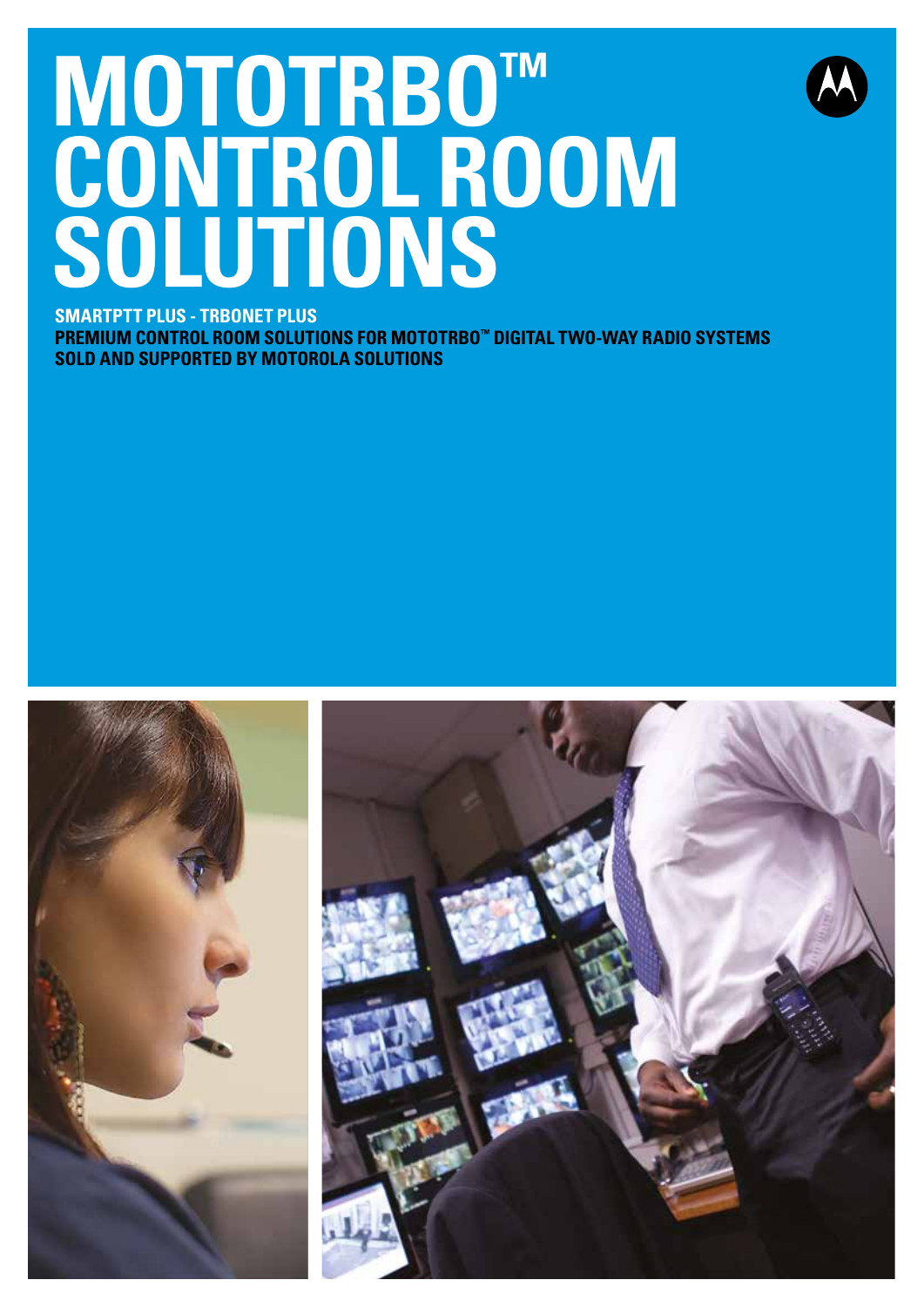

## **MOTOTRBO CONTROL ROOM SOLUTIONS MAXIMISE YOUR BUSINESS OPERATIONAL EFFECTIVENESS**

To improve workforce productivity and operational effectiveness, you need to communicate with your employees and provide them with relevant information, virtually anywhere and at anytime. Fully integrated MOTOTRBO Control Room Solutions expand the functionality of your radio network with voice dispatch and advanced control and fleet management functionalities so your business becomes more efficient.

Managing an increasing flow of information and voice traffic, control room operators are right at the forefront of the action. They support staff in the field, organise maintenance tasks and are responsible for detecting when something goes wrong and making quick decisions. That's why it is critical to equip control room staff with premium tools that allow them to organise and deliver routine tasks more efficiently, communicate better with teams in the field and make faster, sounder decisions when incidents happen.

## **INTEGRATING POWERFUL VOICE AND DATA COMMUNICATIONS WITH ADVANCED CONTROL AND DISPATCH FUNCTIONALITIES, MOTOTRBO CONTROL ROOM SOLUTIONS DRIVE YOUR BUSINESS.**

## **PREMIUM CONTROL ROOM SOLUTIONS**

**FEATURE-RICH, ROBUST AND TRUSTED**

 **COMMUNICATE WITH ALL TEAMS MOBILISE THE RIGHT PEOPLE ENHANCE SAFETY & PRODUCTIVITY IMPROVE RESPONSE TIMES STAY IN CONTROL CONNECT WITH OTHER SYSTEMS IMPROVE YOUR SYSTEM PERFORMANCE**





Motorola Solutions brings you TRBOnet PLUS and SmartPTT PLUS through cooperation with Neocom Ltd and Elcomplus LLC - the market leaders for MOTOTRBO control room solutions in Europe and Africa.

Exclusively available through Motorola Solutions and supported by our customer service teams, these products offer the most advanced features for radio fleet management, dispatch and voice and data communications. They leverage the enhanced wireline MOTOTRBO Network Application Interface (NAI) which allows dispatchers to interface directly with the repeaters over IP, improving the system stability, security and reliability but also reducing hardware overheads and lowering maintenance costs. The MOTOTRBO Control Room Solutions have undergone stringent quality testing in Motorola Solutions' labs ensuring they meet the highest standards of quality, solve business critical problems and deliver exceptional customer experiences.

Products bearing the "Motorola Solutions Sold and Supported" logo are premium products developed by Motorola Solutions partners to fulfil critical functions in MOTOTRBO ems. These products are tested and integrated in direct cooperation with Motorola. They are sold through Motorola Channel Partners and supported through Motorola's customer service teams.

## **POWERFUL FUNCTIONALITY**

The fully featured MOTOTRBO Control Room Solutions keep operators in complete control of even the most demanding multi-site systems. Designed with the dispatcher in mind, a wide variety of everyday operations can be automated using defined rules and smart tools such as scheduled text messages, voicemails for offline radios or geofencing. Dispatchers can now monitor the status of users and their location with live updates, while assigning tasks to the most relevant resources, and always ensuring the personnel safety with automatic alarms being raised when unplanned events occur.

## **SIMPLE AND ROBUST**

A key benefit of the MOTOTRBO Control Room Solutions is the new Network Application Interface which establishes a direct link between the control room solution and repeaters. With this new interface, connectivity is simplified for a more cost-effective and reliable solution architecture. And dispatchers benefit from an enhanced experience with full transparency, recording of all group and individual calls and more communications security from the radio to the application.

## **MODULAR AND FLEXIBLE**

These fully integrated solutions are completely modular so you only have to buy the features you need. They can be tailored to any individual requirement to ensure optimum performance across a range of industries. Both solutions are also easily scalable from small to large systems and are ready to grow with a business as it expands.

## **TRIED AND TESTED**

Developed specifically for MOTOTRBO professional digital two-way radio systems, both TRBOnet PLUS and SmartPTT PLUS have been tested in Motorola's engineering labs to ensure the highest quality performance and seamless integration into the MOTOTRBO system.

**PREMIUM CONTROL ROOM SOLUTIONS FOR MOTOTRBO™ DIGITAL TWO-WAY RADIO SYSTEMS** OVERVIEW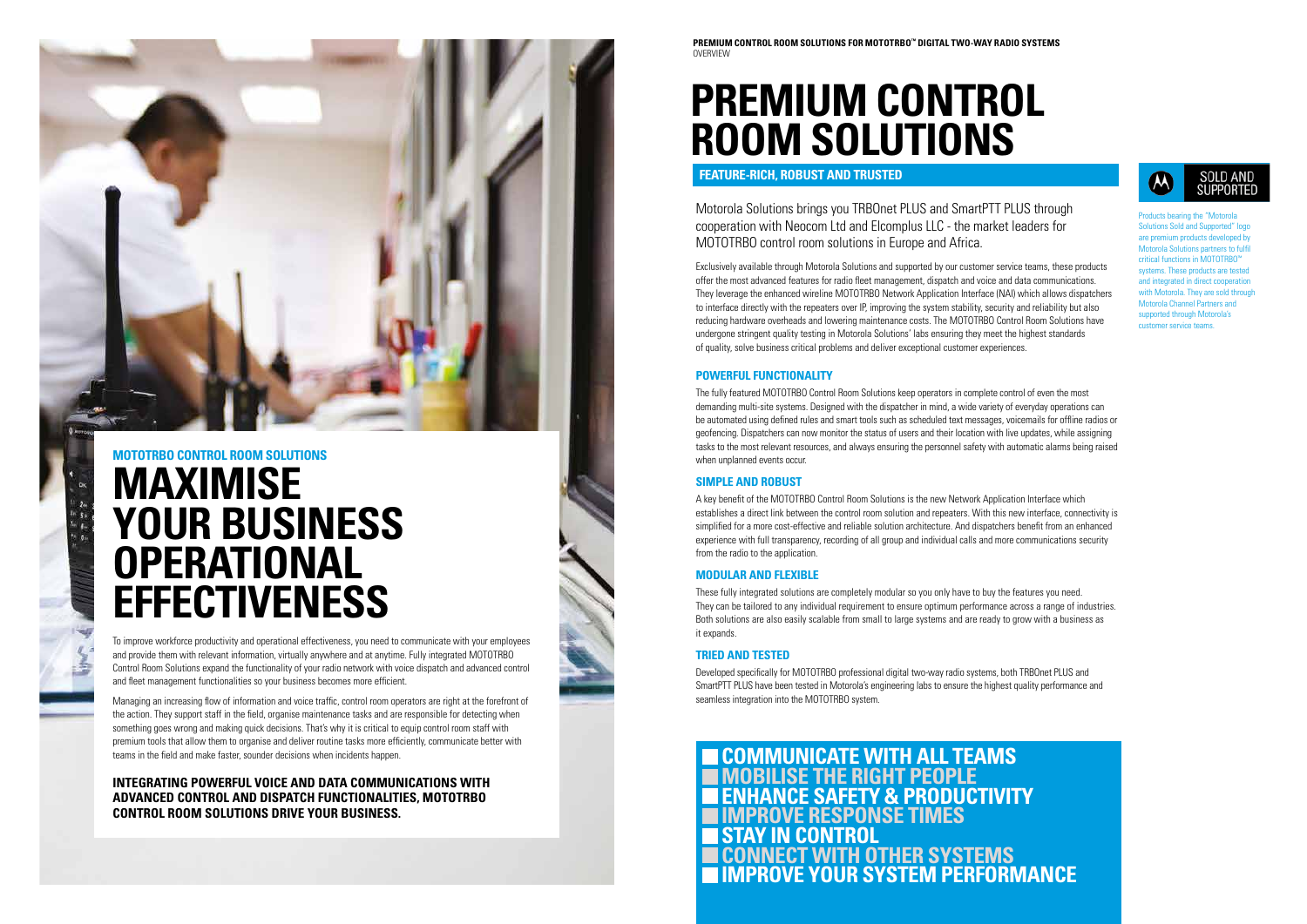### **MOTOTRBO CONTROL ROOM SOLUTIONS**

## **SIMPLIFY OPERATIONS AND MAKE BUSINESS SAFER**

An effective dispatch management and control solution helps you optimise team communications to deliver greater efficiency and operational results. With voice calls, email and text messaging plus continuous radio status and location tracking, control room tasks are managed efficiently and effectively. Whether sending a text message to teams carrying out road repairs or using the GPS module to manage your fleet of buses and trams, MOTOTRBO makes response times more immediate, customer service more effective and operations more productive, improving business efficiency and personnel safety.

**PREMIUM CONTROL ROOM SOLUTIONS FOR MOTOTRBO™ DIGITAL TWO-WAY RADIO SYSTEMS INDUSTRIES** 

> Exhibitions, conferences, hotels and retail re fast-paced environments that rely on ns of workers coordinating tasks to ensure optimum service for customers. Managing and monitoring shifts is a key factor in maximising operational efficiency. Integrated MOTOTRBO ontrol Room Solutions help you stay in constant communication with your teams and let you track who is doing what and where so you can quickly  $\frac{1}{2}$  assign duties should the need arise.

MOTOTRBO digital two-way radios and accessories allow teams to communicate clearly and conveniently. Adding MOTOTRBO Control Room Solutions improves the communication and provides enhanced management and control of workers and assets in the field. In the event of an emergency or accident, you can locate the closest personnel and put in place an immediate response. And if you want to determine if deliveries are on time or have been sent to the correct location, event logging means operators and managers can monitor and analyse all activity and performance.

## **COMMUNICATION IS IMPROVED MORE TASKS ARE AUTOMATED GREATER EFFICIENCY IS ACHIEVED**



With specialist teams working to strict deadlines in potentially dangerous situations, reliable communications and personnel monitoring is critical for maximizing worker safety and efficiency. MOTOTRBO Control Room Solutions keep everyone connected so multiple teams can coordinate operations. Real-time personnel monitoring and automatic alarms provide an immediate response in the event of an emergency.

> With many specialist teams working on shifts and to strict deadlines, manufacturing demands a strong, reliable communications system. And because working environments can be potentially hazardous, monitoring personnel at all times s critical. An integrated control room solution keeps everyone in ouch with reliable inter-group radio coverage while tracking the ocation of multi-site workers.

Whether you are coordinating ground services for an airport, bus depot or train network, efficiency in the distribution centre is key. Operators need to monitor and be in constant contact with personnel to ensure the safety of workers and the public. Strong audio coverage across a wide area and efficient dispatch management helps ensure the smooth running of



## **DELIVER EXCEPTIONAL CUSTOMER SERVICE**

### **MAXIMISING EFFICIENCY & SAFETY FOR HAZARDOUS CONSTRUCTION SITES**



## **OPTIMISING COMMUNICATIONS & EFFICIENCY IN MANUFACTURING**

## **KEEPING PERSONNEL SAFE ACROSS OILFIELDS**

Maintaining good communication with work teams and ensuring their personal safety is a key priority for oil industry executives, especially in areas of extreme weather. Integrated MOTOTRBO Control Room Solutions boost communications between management and teams with extended call functionality while allowing for the monitoring and management of radio users across vast territories.

## **ENHANCING SAFETY AND OPERATIONS IN REMOTE MINES**

Often located in difficult to access locations where GSM coverage is limited, mining and exploration sites present a unique challenge. To efficiently manage daily operations and ensure worker safety, a reliable voice and data communications infrastructure is required to connect staff at the site with head office. A high performance control room solution enhances dispatch operations, tracks supply vehicles travelling between sites and enables a quicker response to break-downs and emergencies.









## **MANUFACTURING**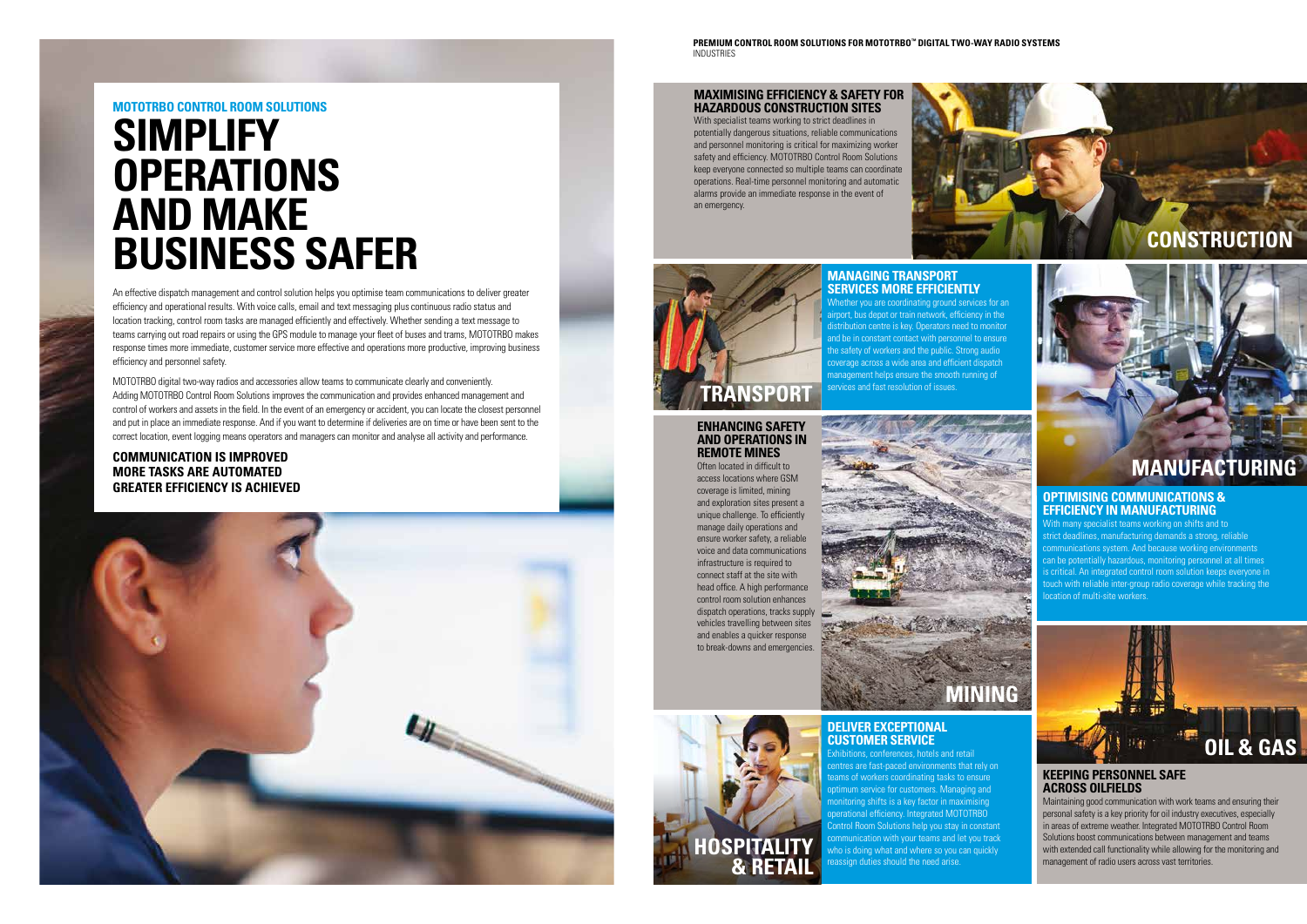## **COST-EFFECTIVE & EASY TO DEPLOY**

## **VOICE AND DATA COMMUNICATIONS** *KEY BENEFITS*

## **THE MOTOTRBO NETWORK APPLICATION INTERFACE PROVIDES DIRECT CONNECTIVITY BETWEEN THE CONTROL ROOM SOLUTION AND REPEATERS**

MOTOTRBO Control Room Solutions provide integrated fully-featured dispatch control over single and multi-site or channel systems, supporting voice communication and data operations for conventional single site repeater, IP Site Connect, Capacity Plus and Linked Capacity Plus systems via the MOTOTRBO Network Application Interface. Connect Plus will be supported in a future release.

At the heart of the MOTOTRBO Control Room Solutions is the enhanced wireline Network Application Interface (NAI). This simplified architecture establishes a direct connection between the control room solution and repeaters. With no additional hardware required, system stability, security and reliability are improved for more effective dispatching, monitoring and records management.

Utilising the Network Application Interface, dispatchers can now communicate directly over IP to repeaters without having to go through control stations and associated gateways. This makes liaising with radios and talkgroups so much quicker, easier and more effective – essential when dealing with emergencies or reassigning workers to maximise productivity.

Log all system events including voice calls, text messages and status changes. Customise rules, filter and group events or generate reports detailing location and radio status.



The simplified architecture also ensures MOTOTRBO Control Room Solutions are cost-effective with reduced hardware investment, easier deployment and less maintenance costs.

Redundancy can also be built in to ensure your system is always available. This ensures you never lose operational efficiency or put personnel at risk in the event of a system failure.

MOTOTRBO Control Room Solutions include a variety of functional modules for improved fleet management and dispatch. In addition to the comprehensive set of core modules, users can add extra functionality and control with optional modules.



**PREMIUM CONTROL ROOM SOLUTIONS FOR MOTOTRBO™ DIGITAL TWO-WAY RADIO SYSTEMS** SOLUTION MODULES

## **CORE**





# **FEATURE-RICH**



**VOICE DISPATCH** Provides communications between the dispatcher and remote radios. Make broadcast, group,

private, remote monitor or emergency calls even quicker using programmable shortcuts.

## **EVENT LOGGING**



Monitor and manage remote equipment from the control room. The system supports native MOTOTRBO telemetry with multiple profiles supported for different devices.

## **ALARM & LONE WORKER**

Improve the safety of personnel with automatic alarms and lone worker protection. The alarm can also be sent as an automated message, e-mail or SMS.



# **VOICE RECORDING**

Continuous voice recording of all calls with playback for analysis, reporting or training purposes. Audio files are stored in MP3 format on the Radio Server and Dispatcher.



## **RF COVERAGE MONITORING**

Maximise system performance and make sure everyone is connected with RF coverage maps. These provide a graphical representation of network coverage based on the RSSI level of signals received from GPS-enabled MOTOTRBO radios.

## **PHONE INTERCONNECT**

Make and receive calls between MOTOTRBO radios and telephones and also allows a dispatcher to make and receive telephone calls through the dispatcher console.

## **IP SYSTEM BRIDGE**

Communicate between radios located on different networks. Interconnect geographically distributed systems and set up permanent and dynamic bridging of voice and data calls.

## **GPS TRACKING**

Follow workers, vehicles and business assets in real-time to ensure maximum safety and productivity. View routes, set up GeoFencing and log radio movements using a configurable set of rules.



## **FLEET ADMINISTRATION**

Efficiently manage fleet operations and remotely control radios. Get live status updates and configure the radio to send online/offline reports to the server.





### Create, assign and monitor job tickets through the radio network to deliver routine tasks more efficiently. Radio users can accept or decline the job ticket by simply pushing a button.



Easily communicate with other devices when voice communication is not possible. Send broadcast, group or private text messages. Radio users can text back to the dispatcher.





• Less hardware and maintenance costs

- Better reliability due to reduced points of
- failure • Full group and individual call recording
- Less complexity for easy deployment
- Easily integrates into existing on-site IT networks
- Redundancy with multiple clients working from server
- Works over multi-site and multi-channel systems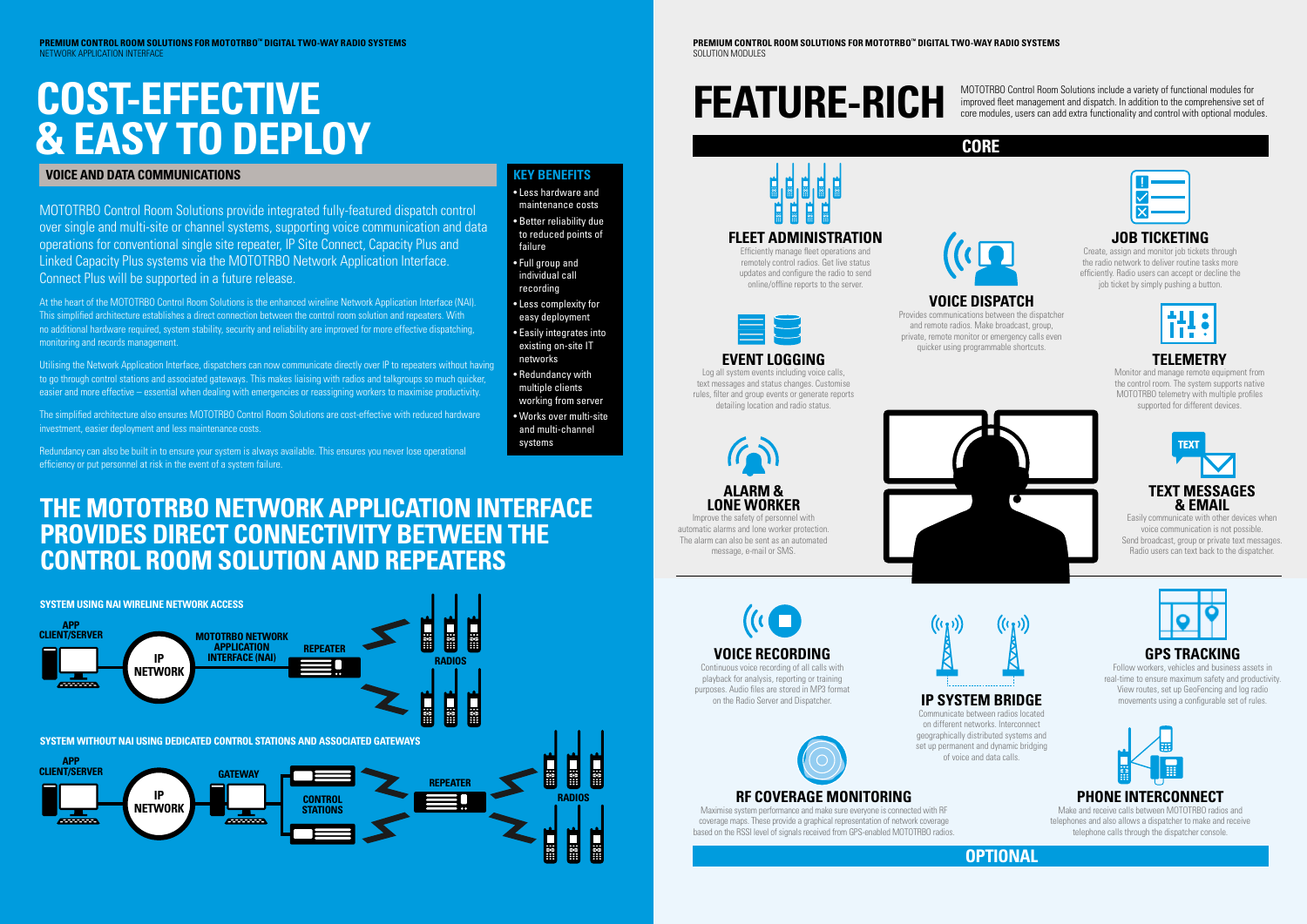

# **TRBOnet PLUS**

**Developed in cooperation with Neocom, a leading edge communications company based in St Petersburg, TRBOnet PLUS is a professional PC-based, NAI enabled client-server dispatch software exclusively developed for MOTOTRBO™ digital two-way radio systems.**



## **ARCHITECTURE**

## **LANGUAGES**

**English, German, Italian, Russian and Spanish** 

## **TECHNICAL INFORMATION**

ARS: Automatic **Registration Service** 

## **HARDWARE**

| <b>RADIO SERVER PC</b><br><b>SPECIFICATION</b>                                                                                                                                         | <b>DISPATCHER PC</b><br><b>SPECIFICATION</b>                                                                                                                                                                      | <b>IP BANDWIDTH</b>                                                                                                               | <b>MOTOTRBO</b><br><b>HARDWARE</b>                             |
|----------------------------------------------------------------------------------------------------------------------------------------------------------------------------------------|-------------------------------------------------------------------------------------------------------------------------------------------------------------------------------------------------------------------|-----------------------------------------------------------------------------------------------------------------------------------|----------------------------------------------------------------|
| • Intel Core i5 processor or higher<br>• Windows 7 / 8 / Server2008<br>32 or 64 bits<br>$\bullet$ 3 GB RAM<br>• 180 GB Hard drive<br>• MS SQL Server 2008 Express<br>Edition or higher | • Intel Core i3 processor or higher<br>• Windows 7 / 8 Professional<br>32 or 64 bits<br>• 3 GB RAM or better<br>• 180 GB Hard drive<br>$\bullet$ Sound card<br>• Microphone and Speakers<br>or regular PC Headset | • Between Server and Repeater:<br>64 kbps per repeater<br>• Between Server and Client:<br>64 kbps per client per<br>voice channel | $\bullet$ Radio Firm<br>R01.12.02<br>• Repeater F<br>R02.30.02 |
|                                                                                                                                                                                        | These are general quidelines, the final system specifications will depend on users' MOTOTRBO system size and configuration.                                                                                       |                                                                                                                                   |                                                                |

- Between Server and Repeater: 64 kbps per repeater
- Between Server and Client: 64 kbps per client per voice channel
- Radio Firmware Version: R01.12.02 or higher
- Repeater Firmware Version: R02.30.02 or higher



## **KEY:**

DDMS: MOTOTRBO Device Discovery and Mobility Service

MNIS: MOTOTRBO Network Interface Service

CSBK: Control Signalling Block



## **USER INTERFACE**

### **QUICK COMMANDS**

| by New York Sock Add                                                                                                                             | and continued and                                                                                                                                                                                                                                                                                                                                 |
|--------------------------------------------------------------------------------------------------------------------------------------------------|---------------------------------------------------------------------------------------------------------------------------------------------------------------------------------------------------------------------------------------------------------------------------------------------------------------------------------------------------|
| tadio                                                                                                                                            | Radio Interface                                                                                                                                                                                                                                                                                                                                   |
| <b>SHAKY C</b>                                                                                                                                   | Chain top has been been the proof of the series                                                                                                                                                                                                                                                                                                   |
| <b>Collect Deadless (2)</b><br>1409<br>Administration<br>Delina, Buttorrilli<br>Denise, CPS Paul (6)<br>Deline, 412-073 (St.<br>Office (8)<br>ÞВ | л<br><b>DAILY COURSE</b><br>阪<br>庄縣<br>Or sor betalesmaker<br>÷<br>Θ<br><b>M-F</b><br>$-4444$<br>$+ -$<br>в<br>Telenelin<br>m<br><b>ALL ALL ON ULBER</b><br><b>ATTN:</b><br><b>CACTELLE</b><br>田彦<br><b>Californians</b><br><b>Extra disposal</b><br>188<br><b>Bushall</b> Call<br>и                                                              |
| La Sade                                                                                                                                          | <b>Receipt Laike Buyers</b><br>빏<br><b>Che To Lake: 20 August 10 August 20 Avias To Delaye To Che Avid Toyota</b><br>There is no line from free when                                                                                                                                                                                              |
| US SCUTOFFERING                                                                                                                                  | ٠<br>M. Control Station<br><b>SANTH</b><br>temperat<br><b>SURA</b><br>Tiemnan<br>LEFT LOS ES ABAYLIBURE<br>×.<br>tracce calcomater Atwarder<br>Advertising<br><b>EVERYON</b>                                                                                                                                                                      |
| <b>An Intellige</b>                                                                                                                              | LENGTH CHAPTER REPORT<br>inglebber "Adversionen" calls group Va<br>1,099<br><b>United \$1</b><br>Atlantatorica<br>LEWIS CONTRACTOR<br><b>LOB</b><br>Dispolishers "Achwaredereiter" reikk group für<br><b>Sheep 13</b><br>Achametrone                                                                                                              |
| <b>Bristo Hongarmered</b>                                                                                                                        | 12/10/2010 0:04:28:08<br><b>LOP</b><br>Depublier "Administrator" calls apprais für<br><b>Dogs II</b><br>Antelleledy situal<br>(2) (4) 2013 FA24-27 PM<br>DOP.<br>Depubliker "Advertistischen" dalle group für<br>Achebrali arist<br>010011                                                                                                        |
| <b>Tant Hesiages</b>                                                                                                                             | (2730)2713 5(24) 38786<br>Desattifico "Adversivation" calls group fils<br>Dog II<br>LCP.<br><b>AZMRRSUM</b><br>LIFINADO ED INDIA EXISMI<br>regulations "Automorphone" chalk groups far<br><b>A/WWARFUTAR</b><br>DAM 11<br>1,4798                                                                                                                  |
| <b>C. Bayerly and Matistics</b>                                                                                                                  | EDITALOGICAL DI-REL-RALANE<br>$\overline{a}$<br>Internet Call: Dentable/ Schemistrator<br><b>Distances</b><br>A Territo di scice<br>1115-5612 Mildred driver<br>Deposition "Achevertration" cash groups for<br>LICK.<br><b>Activersale</b> writer<br>Group 11                                                                                     |
| <b>Forest Eng.</b>                                                                                                                               | LEVELORIES SOUGHUNN<br>from 12<br>Departures "Advanced with "calls or tour "Britton"<br>œ<br><b>Automatical series</b><br>12/5/2012 12:00:30 RM<br>bookset of his durable 'Abbay<br><b>US</b><br>$\lambda$<br>Administrator<br>12010812-0090138199<br>Intercei Cals Department Pelminekaton<br>$^{46}$<br><b>BIGHTIN</b><br><b>Achieners</b> sing |

With TRBOnet PLUS, operators can monitor audio, data and asset location, as well as provide record management and review events that have taken place. It's easy to track staff and key assets on a live map, send and receive private text messages to personnel in the field and respond quickly and effectively to emergency situations. Dispatchers can also link multiple agencies or departments with a single touch for even greater flexibility.

The software can be operated over the internet by multiple dispatchers located anywhere using the 'Remote Dispatch' function. Detailed reports highlight essential information including audio recordings, texts sent, radio status (on/off) and much more.

Two key advantages of TRBOnet PLUS are its scalability and reliability. Administrators can easily increase the number of users on the radio communication network or its geographical coverage at any time to handle increased demand. And with the simplified Network Application Interface, high levels of performance are assured.

| <b>ATTENTION</b>                                                                                                                                    | <b>Radio Interface</b>                         |                                |                                                     |                |                                                                                                     |                                                                                                                                                         |
|-----------------------------------------------------------------------------------------------------------------------------------------------------|------------------------------------------------|--------------------------------|-----------------------------------------------------|----------------|-----------------------------------------------------------------------------------------------------|---------------------------------------------------------------------------------------------------------------------------------------------------------|
| <b>Tinde 2007</b><br><b>Q-Immercial</b>                                                                                                             | <b>Rady Scholard Edmonton Parks</b><br>Bellist | 日司區                            | <b>College</b>                                      | 同同語            | <b>El minerano</b>                                                                                  | <b>Stabili Emperantist</b><br>日道<br>Ŀ,<br><b>INVTHA</b>                                                                                                 |
| <b>Tiede</b><br><b>QERA RY 0</b>                                                                                                                    | ш                                              | <b>Resultant Call</b><br>×     | 42<br><b>Polkin</b>                                 | ×              | PTT<br><b>Distancepoint V</b>                                                                       | 薩<br>land Taxa<br>н<br><b>Mount Forest Line</b><br><b>Listhask</b>                                                                                      |
| of the Sea Disease of the<br>St. Atministrator<br>$=$ $\frac{1}{24}$ Price<br>理<br><b>B</b> Rudo EXIX<br>提供<br>京立局<br><b>SR PART ENT</b><br>(b) max | <b>Service</b><br>ö<br>m<br>Ġ<br>46.79         | ter dans                       | <b>Joseph</b><br>last clusters<br>m.<br>э<br>Au ros |                | -<br>×.<br><b>Provident</b><br><b>Brauser</b><br><b>DESCRIPTION</b><br><b>SPASSFIELD</b><br>Altrite | <b>Vid Phoenikee</b><br>a bear with the B<br>To Second Contact messes<br><b>CrossPalvin</b><br>This art is that the third fields<br>to allow the golds. |
| <b>AL SPERIMENT</b>                                                                                                                                 | <b>Columns</b>                                 | 日向部                            | Giancona                                            | <b>SDF</b>     | 印印刷<br><b>Editor</b>                                                                                | <b>Disease</b><br>×                                                                                                                                     |
| <b>C</b> Military                                                                                                                                   |                                                |                                |                                                     |                |                                                                                                     | Mai<br><b>PITT</b><br>her.                                                                                                                              |
| <b>Books Hampsons</b>                                                                                                                               | $\mathbf{v}$                                   | ×<br><b>Channels</b>           | 48<br><b>Enterprises</b>                            | $\blacksquare$ | <b>Firm</b>                                                                                         | ×                                                                                                                                                       |
| <b>Text Research</b>                                                                                                                                | <b>Second</b>                                  | <b><i>Carolina Company</i></b> | <b>September</b>                                    |                | 384411<br>Fee during                                                                                |                                                                                                                                                         |
| d Augusta and Matterson                                                                                                                             | inter-                                         |                                | Present<br><b>SALE</b>                              |                | in war                                                                                              |                                                                                                                                                         |
| <b>Collective</b>                                                                                                                                   | 0<br>n.                                        |                                | ο<br><b><i>Isabe Stat</i></b>                       | ÷              |                                                                                                     |                                                                                                                                                         |
| <b>The Audio Allocation</b>                                                                                                                         | m/Vc                                           |                                | <b>BB (75)</b>                                      |                | \$17.99                                                                                             |                                                                                                                                                         |
| <b>C. MINIST</b>                                                                                                                                    | <b>Report Call Road</b> C                      | TALCO SAFE                     |                                                     |                |                                                                                                     |                                                                                                                                                         |



## **FUNCTIONAL MODULES**





**JOB TICKETING**





| <b>CORE</b>                             | <b>OPTIONAL</b>                                            |
|-----------------------------------------|------------------------------------------------------------|
| $(\mathbf{C})$<br><b>VOICE DISPATCH</b> | <b>GPS TRACKING</b>                                        |
| <b>FLEET</b><br><b>ADMINISTRATION</b>   | $(i \bigcirc$<br><b>VOICE RECORDI</b><br>$(\mathfrak{c}_1$ |
| <b>EVENT LOGGING</b>                    | <b>IP SYSTEM BRID</b>                                      |
|                                         |                                                            |

**& EMAIL**



**MONITORING**







**PHONE INTERCONNECT**

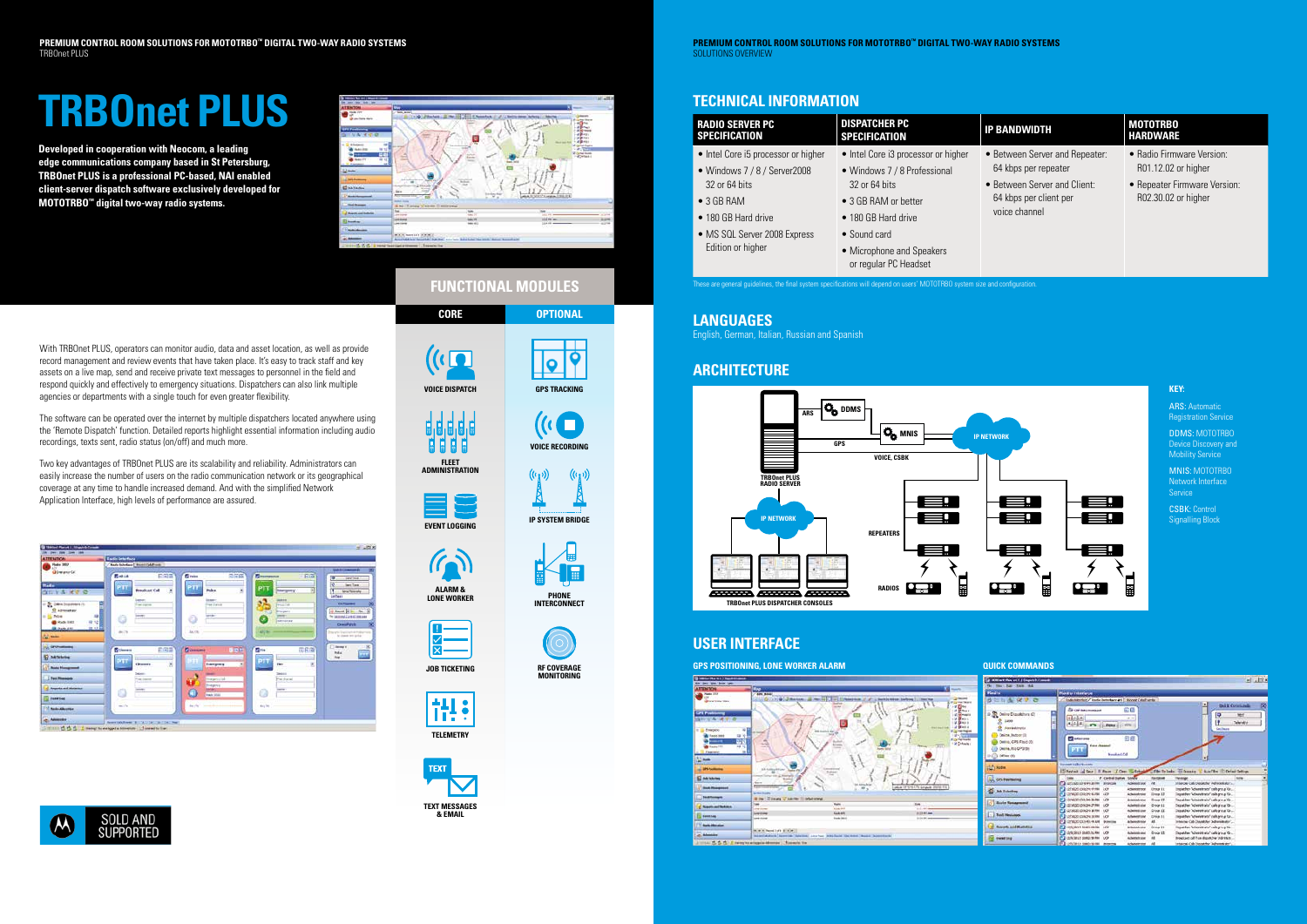**PREMIUM CONTROL ROOM SOLUTIONS FOR MOTOTRBO™ DIGITAL TWO-WAY RADIO SYSTEMS** SOLUTIONS OVERVIEW

# **SmartPTT PLUS**



## **ARCHITECTURE**

## **TECHNICAL INFORMATION**

**CUSTOM DISPATCHER INTERFACE, FLEET ADMINISTRATION REPORTING** 母里 あおもさりの  $48$  $- 112$  $\sigma$ E.  $rac{1}{2}$ **SP**  $P$ allillian .. **ALC**  $\omega$ 28 答  $+ \rightarrow$ iiiiiiii **ALC** an.  $\sim$  $\mathbf{v}$ **Feb**  $\left| \right|$ **HEISER** alla  $\frac{1}{16}$  $-1004444444-0.47$  $1 -$ 

MNIS: MOTOTRBO Network Interface **Service** 

- Between Server and Repeater: 64 kbps per a repeater
- Between Server and Client: 64 kbps per client per voice channel

 $((\Box$ **VOICE DISPATCH** d.d.d.d.d THE T **FLEET ADMINISTRATION**

- Radio Firmware Version: R01.08.32 or higher
- Repeater Firmware Version: R02.21.09 or higher

**Developed in cooperation with Elcomplus, an innovative communications company based in Tomsk, SmartPTT PLUS is a professional dispatch software solution providing integrated fullyfeatured dispatch control over multi-site and multi-channel systems.** 

Designed exclusively for MOTOTRBO digital two-way radio systems, this control room solution supports voice communications and data operations in Linked Capacity Plus, Capacity Plus and IP Site Connect using the Network Application Interface.

| <b>Branch comment</b><br><b>COMPANY</b><br>. Dec. Limite . Jon. . West |                                                                                                                           |                        | $\frac{1}{2} \left( \frac{1}{2} \right) \left( \frac{1}{2} \right) \left( \frac{1}{2} \right) \left( \frac{1}{2} \right) \left( \frac{1}{2} \right)$ | $-44$ m<br>me.                                |                                             |                                            | --                         |                      |                                                                                                |                                |                                 |               |  |
|------------------------------------------------------------------------|---------------------------------------------------------------------------------------------------------------------------|------------------------|------------------------------------------------------------------------------------------------------------------------------------------------------|-----------------------------------------------|---------------------------------------------|--------------------------------------------|----------------------------|----------------------|------------------------------------------------------------------------------------------------|--------------------------------|---------------------------------|---------------|--|
| A1414<br><b>Killin</b>                                                 |                                                                                                                           |                        |                                                                                                                                                      |                                               |                                             |                                            |                            |                      | $\frac{1}{2} \left( \frac{1}{2} \right) \left( \frac{1}{2} \right) \left( \frac{1}{2} \right)$ |                                |                                 |               |  |
| <b>MILLE</b>                                                           |                                                                                                                           |                        |                                                                                                                                                      | ail                                           |                                             | <b>State Lagac Minister</b><br><b>Port</b> |                            | <b>Re</b>            |                                                                                                |                                |                                 |               |  |
|                                                                        |                                                                                                                           |                        | u                                                                                                                                                    |                                               |                                             | 8.1.1                                      |                            |                      |                                                                                                |                                |                                 |               |  |
| -                                                                      |                                                                                                                           | ョ                      | ı                                                                                                                                                    | فيق                                           |                                             | political develop                          |                            |                      | $-$                                                                                            |                                |                                 |               |  |
|                                                                        |                                                                                                                           | $\blacksquare$         |                                                                                                                                                      | <b>SURFACE</b>                                |                                             | <b>Allen</b>                               |                            |                      | 华                                                                                              |                                |                                 |               |  |
| $-00000000$                                                            |                                                                                                                           | ٠                      |                                                                                                                                                      |                                               |                                             | 9111                                       |                            |                      |                                                                                                |                                |                                 |               |  |
|                                                                        |                                                                                                                           |                        |                                                                                                                                                      |                                               |                                             |                                            |                            |                      |                                                                                                | $-1$<br>$\sim$                 |                                 |               |  |
| $\overline{1}$<br>$-$                                                  | -                                                                                                                         |                        |                                                                                                                                                      |                                               |                                             |                                            |                            | ٠                    |                                                                                                | a                              |                                 | AT REAL       |  |
| A close a suite                                                        |                                                                                                                           | $\alpha$               | a                                                                                                                                                    |                                               | <b>START</b>                                |                                            | <b>START</b>               |                      |                                                                                                |                                |                                 |               |  |
| 7 J Britain                                                            |                                                                                                                           | $49 - 10$              | <b>Simula</b><br>-                                                                                                                                   | $+11$                                         |                                             |                                            |                            |                      |                                                                                                |                                |                                 |               |  |
| $+1.400001$                                                            |                                                                                                                           |                        |                                                                                                                                                      |                                               |                                             |                                            |                            |                      |                                                                                                |                                | ٠                               |               |  |
| $\rightarrow$<br>-                                                     | m                                                                                                                         | $-0.1$                 |                                                                                                                                                      |                                               |                                             |                                            |                            |                      |                                                                                                |                                |                                 |               |  |
| 4/10                                                                   | <b>Service</b>                                                                                                            | $-$                    |                                                                                                                                                      |                                               |                                             |                                            |                            |                      | <b>ABL</b>                                                                                     |                                | <b>WALLER IS.</b>               |               |  |
| $\sim$<br>di total                                                     | $\frac{1}{2} \left( \frac{1}{2} \right) \left( \frac{1}{2} \right) \left( \frac{1}{2} \right) \left( \frac{1}{2} \right)$ | 80.16                  | Winner Aurorang 20 mm com                                                                                                                            |                                               |                                             |                                            |                            |                      |                                                                                                |                                |                                 |               |  |
| ٠<br>$\frac{1}{2}$                                                     | $-$                                                                                                                       | att.<br>$\overline{a}$ | -                                                                                                                                                    |                                               |                                             |                                            |                            |                      |                                                                                                |                                |                                 |               |  |
| <b>Business</b><br>٠                                                   | $\frac{1}{2}$                                                                                                             | m<br>٠                 |                                                                                                                                                      | <b>ANGEL</b><br>a lots.<br><b>ANNA (14-A)</b> | <b>Jimmy Harry</b>                          | <b>Training</b>                            | <b>AND I</b>               | <b>Contractor</b>    | <b>ALC</b><br><b>COMMAND</b><br><b><i>PERSONAL PROPERTY</i></b><br>more.                       | m.                             | <b>Face</b>                     | <b>STATE</b>  |  |
| ٠<br>$8 - 10$                                                          | $\sim$                                                                                                                    | $-11.4$                | $-2.40$<br>۰<br>u<br>$\overline{\phantom{a}}$<br>÷                                                                                                   | <b>PORTLAND</b>                               | <b>MANUFACTURERS</b><br><b>Gallery Ages</b> | ۰<br>44.                                   | ٠                          | $-0.00000$<br>401146 | <b>Highland College</b><br>Models                                                              | <b>Road On</b><br><b>March</b> | <b>SHOW</b><br>an insure        | E             |  |
| ×<br><b>Processor</b>                                                  | $\frac{1}{2} \left( \frac{1}{2} \right) \left( \frac{1}{2} \right) \left( \frac{1}{2} \right)$                            | 49.2                   | $\overline{a}$<br>ш                                                                                                                                  | amaziya.                                      | <b>GOOD BOX</b>                             | w.                                         | ÷                          | sense                | <b>MALL</b><br>All Ball Location                                                               | <b>MAND</b>                    | --                              |               |  |
|                                                                        |                                                                                                                           | 40.4                   | <b>Sales</b>                                                                                                                                         | RESERVE                                       | <b>STATISTICS</b>                           | $_{11}$                                    |                            | partners'<br>since.  | <b>NAME OF GROOM</b><br>$\overline{a}$<br><b>Scherlensen Vesser</b>                            | <b>SALE</b><br><b>SHARR</b>    | <b>ACCASE</b>                   | <b>HOLE</b>   |  |
| West<br>٠                                                              | $\sim$                                                                                                                    |                        | m<br>P. 16 941<br><b>human</b>                                                                                                                       | <b>ADIAN CRUS</b><br><b>Automotive</b> Lee    | steplat.<br><b>Independent</b>              | w<br>r.                                    |                            | <b>All Card</b>      | <b>IGM LINK</b>                                                                                | on-                            | <b>MOVEM</b><br><b>British</b>  |               |  |
| ٠<br><b>Property</b>                                                   | $-$                                                                                                                       | <b>kt</b> 's           | <b>Romanco</b><br>u                                                                                                                                  | <b>GRAND CALLAS</b>                           | Automatic                                   | $\overline{a}$                             |                            |                      | <b>IDAMUMMENT</b>                                                                              | -                              |                                 |               |  |
| ٠                                                                      | -                                                                                                                         | per la                 | ш<br>$\sim$                                                                                                                                          | <b>Bookstand</b>                              | <b>Grand Ave.</b>                           | 44                                         |                            | $rac{1}{2}$          | <b>JEAN/AME Ave</b>                                                                            | <b>Marine</b>                  | $\equiv$                        | $\rightarrow$ |  |
| <b>All Concession</b>                                                  | <b>Highland</b>                                                                                                           | 81.8                   | <b>Business</b><br>u                                                                                                                                 | <b>AUTORITIES</b>                             | <b>TRANSFER</b>                             | 44.4                                       |                            | same                 | <b>AN AMERICA ANGEL 11</b>                                                                     | <b>HELP</b>                    | <b>Montana</b>                  |               |  |
|                                                                        |                                                                                                                           |                        | н<br><b>Building</b>                                                                                                                                 | <b>ENGINEERS</b>                              | <b>DESCRIPTION</b>                          | <b>MA</b>                                  |                            | at me.               | <b>MARCHERS</b> II                                                                             | man.                           | <b>SERVICE</b>                  |               |  |
| ٠<br>ALC: UNK                                                          | <b>SALES</b>                                                                                                              | $+1.1$                 | ٠<br>u<br>÷                                                                                                                                          | ported station                                | <b>INTERCT</b>                              | <b>With</b>                                |                            | pointing.            | <b>SERVICE BRAIN</b>                                                                           | <b>Fall</b>                    |                                 | ۰             |  |
| ٠<br>$+ -$                                                             | $\sim$                                                                                                                    | <b>PF W</b>            |                                                                                                                                                      |                                               | Service Contracts                           |                                            | <b>Manager Contract of</b> |                      | <b>Security</b>                                                                                |                                |                                 |               |  |
| 45.00                                                                  | -                                                                                                                         | 85.6                   |                                                                                                                                                      |                                               | <b>Asketback To, Tools</b>                  |                                            |                            |                      | <b>Service</b>                                                                                 |                                |                                 |               |  |
|                                                                        | $\frac{1}{2} \left( \frac{1}{2} \right) \left( \frac{1}{2} \right) \left( \frac{1}{2} \right) \left( \frac{1}{2} \right)$ | 47.94                  |                                                                                                                                                      |                                               | <b>Holland Editor</b>                       |                                            | <b>Made Street and</b>     |                      |                                                                                                |                                |                                 |               |  |
|                                                                        |                                                                                                                           |                        |                                                                                                                                                      |                                               | <b>Well-William Built - 7 11 11</b>         |                                            | <b>SHAKE THE</b>           |                      |                                                                                                |                                |                                 |               |  |
| <b>CALLS</b>                                                           |                                                                                                                           | $+24$                  |                                                                                                                                                      |                                               | low that Audit [                            |                                            | Great Car Garden           |                      |                                                                                                |                                |                                 |               |  |
|                                                                        |                                                                                                                           |                        |                                                                                                                                                      |                                               |                                             |                                            |                            |                      |                                                                                                |                                | thousand is parties. Towns into |               |  |

## **USER INTERFACE**

### **KEY:**

ARS: Automatic Registration Service

DDMS: MOTOTRBO Device Discovery and Mobility Service

CSBK: Control Signalling Block

| And deviced ad consider                                                                        | Subscriber Location Record |                                        |                                     |                        |                                        |                                                             | <b>Badie Authors Report</b>                    | Frent LARMONIA (2) AN OF NY 14 LEGATION & LANGUA AND |                                                    |                                                 |
|------------------------------------------------------------------------------------------------|----------------------------|----------------------------------------|-------------------------------------|------------------------|----------------------------------------|-------------------------------------------------------------|------------------------------------------------|------------------------------------------------------|----------------------------------------------------|-------------------------------------------------|
|                                                                                                |                            |                                        |                                     |                        |                                        |                                                             |                                                | demand at Lake                                       | <b>CONTRACTOR</b>                                  |                                                 |
| <b>DOM NO</b><br>01918<br>0.0044                                                               | <b>ALCOHOL:</b>            | $^{48}$                                | <b>Ingenie</b>                      |                        |                                        |                                                             | <b><i><u>Sing rate</u></i></b><br><b>MESSE</b> |                                                      |                                                    |                                                 |
| <b><i><u>STAT</u></i></b><br><b>Build</b><br><b>AT AT AN ARM</b>                               | <b>product</b>             |                                        | <b><i><u>he and</u></i></b>         |                        |                                        |                                                             |                                                |                                                      |                                                    |                                                 |
| <b>ALCOHOL</b><br>sen a<br><b>EVENTO</b>                                                       | protect                    | 12.95                                  | $-0.000000$                         |                        | 88                                     |                                                             |                                                |                                                      |                                                    |                                                 |
| <b>DATA</b><br><b>WATE</b><br><b>PASSE</b>                                                     | <b>Armier</b>              |                                        |                                     |                        |                                        |                                                             | <b>Baker</b>                                   |                                                      |                                                    |                                                 |
| <b>CARDS</b><br><b>WORKS</b><br><b>EASTER</b>                                                  | MW-                        |                                        |                                     |                        |                                        | <b>Night</b>                                                |                                                |                                                      |                                                    |                                                 |
| <b>SHANNER</b><br>-<br>14,193                                                                  | point-                     |                                        |                                     |                        |                                        | $-48.0$                                                     |                                                | <b>July Service</b><br><b>ANTIQUE ARE</b>            | $-1$                                               |                                                 |
| <b>HARA</b><br><b>UTAH</b><br><b>CALCOM</b>                                                    | armst                      | ٠                                      |                                     |                        | <b>President</b><br><b>Branch</b>      | v<br>a,                                                     | <b>Book</b> 1986                               |                                                      | <b>AUTOMOTIVE</b><br>٠                             |                                                 |
| <b>HARA</b><br>ALL A<br>1.4.4 mm<br><b>Little</b>                                              | <b>WINDS</b>               | m<br>٠<br>A press                      | ٠                                   | ×                      | The age of<br>$\sim$<br><b>TAXABLE</b> | Detector refine<br><b>CATALL MODERN</b><br><b>SUITAKING</b> | <b><i>Side room</i></b>                        |                                                      | at the top                                         |                                                 |
| di la ci-<br>14.48<br><b>SHAFT</b>                                                             | primal-                    |                                        |                                     |                        |                                        |                                                             |                                                |                                                      | <b>DESIGNER</b><br>$\sim$                          |                                                 |
| <b>STATE</b><br>14,010<br><b>SERVICE</b>                                                       | <b>MARK</b>                | ×                                      |                                     |                        | m                                      | ⊤                                                           |                                                |                                                      | <b>ARTISTEK</b>                                    |                                                 |
| <b>PAS</b><br>110.000<br><b>COLOR</b>                                                          | point.                     |                                        |                                     |                        |                                        |                                                             | <b>Breat</b><br><b>BERNIK</b>                  |                                                      | or to do a<br>APPRAISE<br>$\rightarrow$            |                                                 |
| <b>STATE</b><br>1449.<br><b>LANT</b>                                                           | <b>STATISTICS</b>          |                                        | Period Russ 13/20/2018 4-12/20/2019 | <b>Sweethear</b>       |                                        |                                                             | <b>Selection</b>                               |                                                      | $\sim$<br>and the detroit                          |                                                 |
| <b>Bridge</b><br><b>HOME</b><br><b>Historic</b>                                                | <b>With at</b>             | ment inde<br><b>SALES</b>              | <b>WANN</b>                         | <b>Wind</b>            | <b>COMP</b>                            | <b>SURE</b>                                                 |                                                |                                                      |                                                    |                                                 |
|                                                                                                |                            |                                        | LAURESTOWN, AN                      |                        | $-0.00000$                             | $\sim$                                                      | ×                                              |                                                      | <b>Black</b>                                       |                                                 |
| $\frac{1}{2} \left( \frac{1}{2} \right) \left( \frac{1}{2} \right) \left( \frac{1}{2} \right)$ |                            | <b>Color</b>                           | <b>CROSS-STEAL AT</b><br>100111-003 |                        | <b>DOM:</b><br>bit.                    |                                                             |                                                |                                                      |                                                    | <b>Contract Contract</b>                        |
| <b>START</b>                                                                                   |                            | œ                                      | <b>Card Corp.</b>                   | <b>THE R. P. LEWIS</b> | <b>CONTRACTOR</b>                      |                                                             |                                                | <b>Septimant To, Inde-</b>                           |                                                    |                                                 |
| $1 - 2 - 1$                                                                                    |                            | <b>ALCOHOL</b><br>0.36                 | $-0.00000$                          | parent, print          | <b>CONSULTANT</b>                      |                                                             |                                                |                                                      | pageless, contrast children                        | Mode Himsel                                     |
|                                                                                                |                            | as line tut                            | <b>HERE</b>                         | <b>PERMIT</b>          | <b>FALS</b><br>on a                    |                                                             |                                                |                                                      | Schooler - Installate<br>lined baker a fraunt rand | <b><i><u>Stake Cray</u></i></b><br>ey Sak-sirik |
|                                                                                                |                            | <b>All Lings area</b><br><b>WEIGHT</b> | <b><i>USED LINES</i></b>            |                        |                                        |                                                             |                                                |                                                      |                                                    |                                                 |

**CORE OPTIONAL**

## **FUNCTIONAL MODULES**





**ALARM & LONE WORKER**







**& EMAIL**

| <b>RADIO SERVER PC</b><br><b>SPECIFICATION</b>                                                                                                                        | <b>DISPATCHER PC</b><br><b>SPECIFICATION</b>                                                                                                                                                                                                                                                                                              | <b>IP BANDWIDTH</b>                                                                                                                 | <b>MOTOTRBO</b><br><b>HARDWARE</b>                           |
|-----------------------------------------------------------------------------------------------------------------------------------------------------------------------|-------------------------------------------------------------------------------------------------------------------------------------------------------------------------------------------------------------------------------------------------------------------------------------------------------------------------------------------|-------------------------------------------------------------------------------------------------------------------------------------|--------------------------------------------------------------|
| • Intel Core i3 processor or higher<br>• 2 GB RAM or more<br>• Hard drive<br>• Network adapter<br>• Windows 7, Windows 8,<br>Windows Server 2008<br>operating systems | • Intel Core i3 processor or higher<br>• 2 GB RAM or more<br>• Hard drive for database server:<br>at least 12 GB with Microsoft<br>SQL Server 2008 R2 Express.<br>$\bullet$ Sound card<br>• Network adapter<br>• Sound recording and playback<br>devices (e.g. microphone and<br>speakers)<br>• Windows 7, Windows 8<br>operating systems | • Between Server and Repeater:<br>64 kbps per a repeater<br>• Between Server and Client:<br>64 kbps per client per<br>voice channel | • Radio Firmy<br>R01.08.32 o<br>• Repeater Fi<br>R02.21.09 o |
|                                                                                                                                                                       | These are general quidelines, the final system specifications will depend on users' MOTOTRBO system size and configuration.                                                                                                                                                                                                               |                                                                                                                                     |                                                              |

**RF COVERAGE MONITORING**







**IP SYSTEM BRIDGE**



**PHONE INTERCONNECT**



SmartPTT PLUS provides a flexible range of services to dispatchers, executives and team leaders, helping them manage their fleet and optimise productivity of workers and assets. The customisable user interface with hot keys enables quick and easy control. Monitor audio, data and asset location, access up-to-the-minute records and review events. Track staff and send or receive private text messages to personnel in the field for a quick response to emergencies.

An integrated solution for MOTOTRBO, SmartPTT PLUS bridges different types of networks and manages systems of any size and topology. It's easy to increase the number of users on the radio communication network or its geographical coverage at any time to handle increased demand. And with the simplified Network Application Interface, reliability is extremely high.

A key strength of SmartPTT PLUS is its distributed architecture allowing users to build reliable communication systems with hot standby servers. One dispatcher can connect to multiple servers at the same time, serving different sites and regions from one dispatcher position. It eases the deployment of two-level dispatch systems with independent regional dispatchers and a main control room dispatch position connecting all regional systems for centralised control.





Arabic, Brazilian Portuguese, English, French, German, Italian, Korean, Polish, Russian, Slovak, Spanish, Simplified Chinese and Traditional Chinese

## **LANGUAGES**